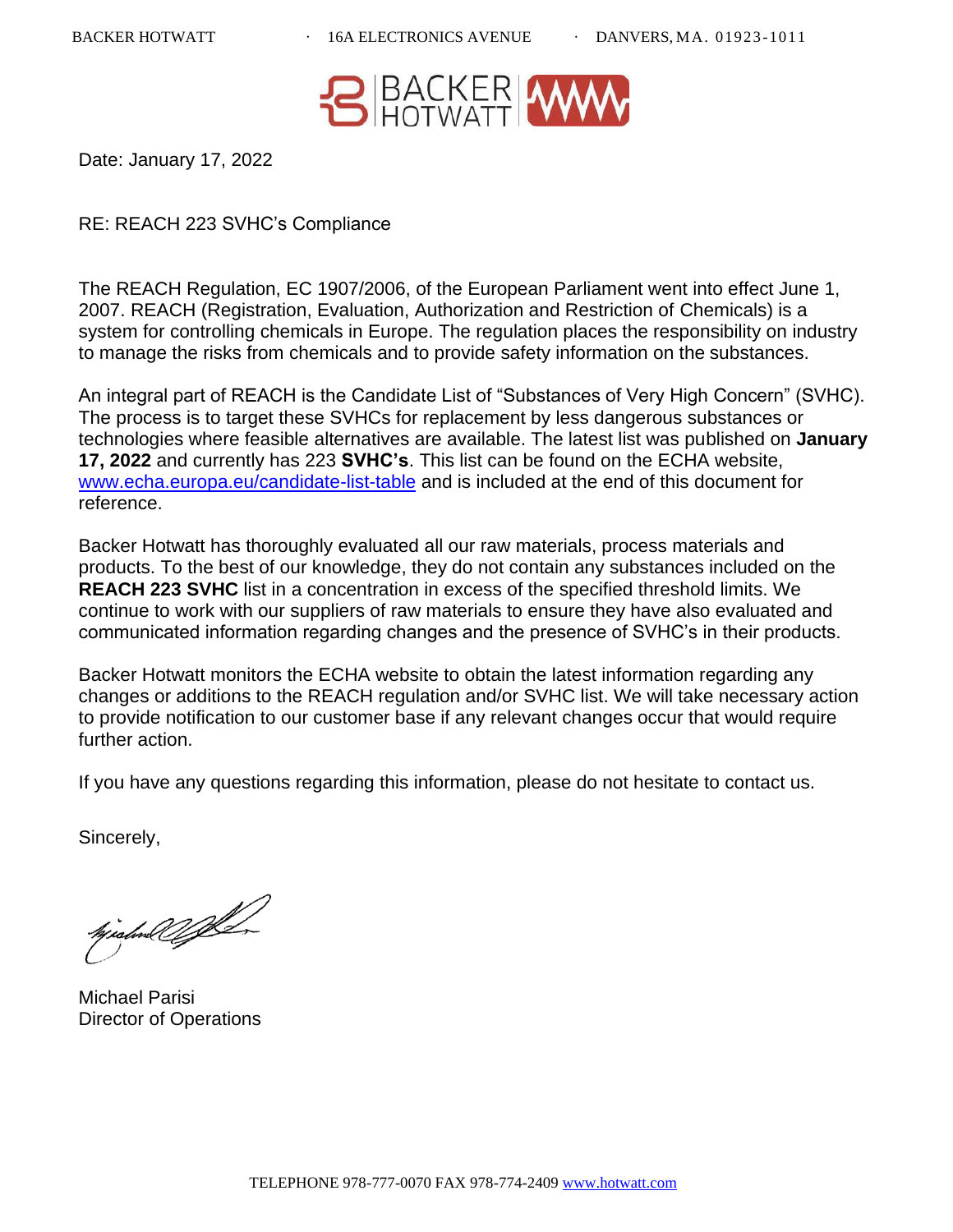| <b>REACH SVHC Table</b><br>223 Substances - Updated January 17, 2022<br>Source: ECHA Website www.echa.europa.eu/candidate-list-table                                                                             |                   |
|------------------------------------------------------------------------------------------------------------------------------------------------------------------------------------------------------------------|-------------------|
| <b>Substance Name</b>                                                                                                                                                                                            | <b>CAS Number</b> |
| <b>REACH 223 SVHC Update 17-01-2022</b>                                                                                                                                                                          |                   |
| 6,6'-di-tert-butyl-2,2'-methylenedi-p-cresol                                                                                                                                                                     | 119-47-1          |
| tris(2-methoxyethoxy) vinylsilane                                                                                                                                                                                | 1067-53-4         |
| (±)-1,7,7-trimethyl-3-[(4-methylphenyl)methylene]bicyclo[2.2.1]heptan-2-one<br>covering any of the individual isomers and/or combinations thereof (4-MBC)                                                        |                   |
| S-(tricyclo(5.2.1.02,6)deca-3-en-8(or 9)-yl O-(isopropyl or isobutyl or 2-ethylhexyl)<br>O-(isopropyl or isobutyl or 2-ethylhexyl) phosphorodithioate                                                            | 255881-94-8       |
| <b>REACH 219 SVHC Update 07-08-2021</b>                                                                                                                                                                          |                   |
| 2-(4-tert-butylbenzyl) propionaldehyde and its individual stereoisomers                                                                                                                                          |                   |
| Orthoboric acid, sodium salt                                                                                                                                                                                     | 13840-56-7        |
| 2,2-bis(bromomethyl)propane1,3-diol (BMP);                                                                                                                                                                       | 3296-90-0.        |
| 2,2-dimethylpropan-1-ol, tribromo derivative/3-bromo-2,2-bis(bromomethyl)-1-<br>propanol (TBNPA);                                                                                                                | 36483-57-5,       |
| 2,3-dibromo-1-propanol (2,3-DBPA)                                                                                                                                                                                | 1522-92-5,        |
|                                                                                                                                                                                                                  | $96 - 13 - 9$     |
| Glutaral                                                                                                                                                                                                         | 111-30-8          |
| Medium-chain chlorinated paraffins (MCCP)<br>(UVCB substances consisting of more than or equal to 80% linear chloroalkanes with<br>carbon chain lengths within the range from C14 to C17)                        |                   |
| Phenol, alkylation products (mainly in para position) with C12-rich branched alkyl chains from oligomerisation, covering any individual isomers and/ or combinations<br>thereof (PDDP)                           |                   |
| 1,4-dioxane                                                                                                                                                                                                      | 123-91-1          |
| 4,4'-(1-methylpropylidene)bisphenol                                                                                                                                                                              | 77-40-7           |
| <b>REACH 211 SVHC Update 01-19-2021</b>                                                                                                                                                                          |                   |
| Bis(2-(2-methoxyethoxy)ethyl)ether                                                                                                                                                                               | 143-24-8          |
| Dioctyltin dilaurate, stannane, dioctyl-, bis(coco acyloxy) derivs., and any other<br>stannane, dioctyl-, bis(fatty acyloxy) derivs. wherein C12 is the predominant carbon<br>number of the fatty acyloxy moiety |                   |
| <b>REACH 209 SVHC Update 01-16-2020</b>                                                                                                                                                                          |                   |
| Dibutylbis(pentane-2,4-dionato-O,O')tin                                                                                                                                                                          | 22673-19-4        |
| Butyl 4-hydroxybenzoate                                                                                                                                                                                          | 94-26-8           |
| 2-methylimidazole                                                                                                                                                                                                | 693-98-1          |
| 1-vinylimidazole                                                                                                                                                                                                 | 1072-63-5         |
| REACH 205 SVHC Update 01-16-2020                                                                                                                                                                                 |                   |
| Diisohexyl phthalate                                                                                                                                                                                             | 71850-09-4        |
| 2-benzyl-2-dimethylamino-4'-morpholinobutyrophenone                                                                                                                                                              | 119313-12-1       |
| 2-methyl-1-(4-methylthiophenyl)-2-morpholinopropan-1-one                                                                                                                                                         | 71868-10-5        |
| Perfluoro butane sulfonic acid (PFBS) and its salts                                                                                                                                                              |                   |
| <b>REACH 201 SVHC Update 07-16-2019</b>                                                                                                                                                                          |                   |
| 2-methoxyethyl acetate                                                                                                                                                                                           | 110-49-6          |
| Tris(4-nonylphenyl, branched and linear) phosphite (TNPP) with $\geq 0.1\%$ w/w of 4-nonylphenol, branched and<br>linear (4-NP)                                                                                  |                   |
| 2,3,3,3-tetrafluoro-2-(heptafluoropropoxy)propionic acid, its salts and its acyl halides (covering any of their<br>individual isomers and combinations thereof)                                                  |                   |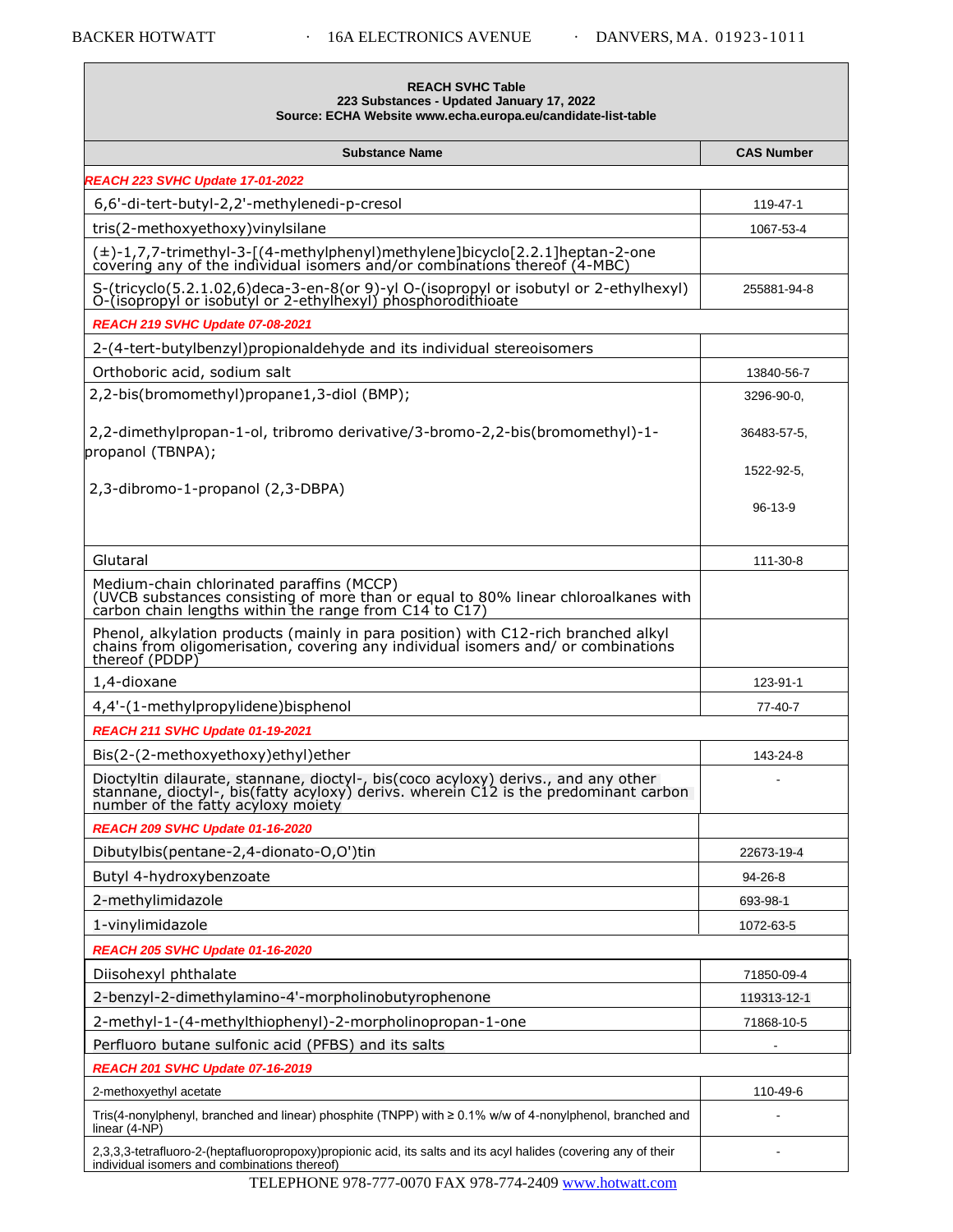## BACKER HOTWATT 16A ELECTRONICS AVENUE · DANVERS, MA. 01923-1011

| 4-tert-butylphenol                                                                                                       | 95-54-4                    |
|--------------------------------------------------------------------------------------------------------------------------|----------------------------|
| <b>REACH 197 SVHC Update 01-15-2019</b>                                                                                  |                            |
| .7,7-trimethyl-3-(phenylmethylene)bicyclo[2.2.1]heptan-2-one 3-<br>benzylidene camphor; 3-BC                             | 239-139-9                  |
| 2,2-bis(4'-hydroxyphenyl)-4-methylpentane                                                                                | 401-720-1                  |
| Benzo[k]fluoranthene                                                                                                     | 205-916-6                  |
| Fluoranthene                                                                                                             | 205-912-4                  |
| Phenanthrene                                                                                                             | 201-581-5                  |
| Pyrene                                                                                                                   | 204-927-3                  |
| <b>REACH 191 SVHC Update 06-27-2018</b>                                                                                  |                            |
| Benzene-1,2,4-tricarboxylic acid 1,2 anhydride                                                                           | 552-30-7                   |
| Benzo[ghi]perylene                                                                                                       | 191-24-2                   |
| Decamethylcyclopentasiloxane                                                                                             | 541-02-6                   |
| Dicyclohexyl phthalate                                                                                                   | 84-61-7                    |
| Disodium octaborate                                                                                                      | 12008-41-2                 |
| Dodecamethylcyclohexasiloxane                                                                                            | 540-97-6                   |
| Ethylenediamine                                                                                                          | 107-15-3                   |
| Lead                                                                                                                     | 7439-92-1                  |
| Octamethylcyclotetrasiloxane                                                                                             | 556-67-2                   |
| Terphenyl, hydrogenated                                                                                                  | 61788-32-7                 |
| <b>REACH 181 SVHC Update 01-15-2018</b>                                                                                  |                            |
| Benz[a]anthracene                                                                                                        | 56-55-3, 1718-53-2         |
| Cadmium carbonate                                                                                                        | 513-78-0                   |
| Cadmium hydroxide                                                                                                        | 21041-95-2                 |
| Cadmium nitrate                                                                                                          | 10022-68-1, 10325-94-<br>7 |
| Chrysene                                                                                                                 | 218-01-9, 1719-03-5        |
| Dodecachloropentacyclo[12.2.1.16,9.02,13.05,10]octadeca-7,15-diene ("Dechlorane Plus"™)                                  |                            |
| Reaction products of 1,3,4-thiadiazolidine-2,5-dithione, formaldehyde and 4-heptylphenol, branched and<br>linear (RP-HP) |                            |
| REACH 174 SVHC Update 07-07-2017                                                                                         |                            |
| Perfluorohexane-1-sulphonic acid and its salts (PFHxS)                                                                   |                            |
| <b>REACH 173 SVHC Update 01-12-2017</b>                                                                                  |                            |
| 4,4'-isopropylidenediphenol (bisphenol A)                                                                                | 80-05-7                    |
| 4-heptylphenol, branched and linear (4-HPbl)                                                                             |                            |
| nonadecafluorodecanoic acid (PFDA) and its sodium and ammonium salts                                                     |                            |
| Nonadecafluorodecanoic acid                                                                                              | 335-76-2                   |
| Decanoic acid, nonadecafluoro-, sodium salt                                                                              | 3830-45-3                  |
| Ammonium nonadecafluorodecanoate                                                                                         | 3108-42-7                  |
| p-(1,1-dimethylpropyl)phenol (PTAP)                                                                                      | 80-46-6                    |
| REACH 169 SVHC Update 06-20-2016                                                                                         |                            |
| Benzo[def]chrysene                                                                                                       | 50-32-8                    |
| REACH 168 SVHC Update 12-17-2015                                                                                         |                            |
| 1,3-propanesultone                                                                                                       | 1120-71-4                  |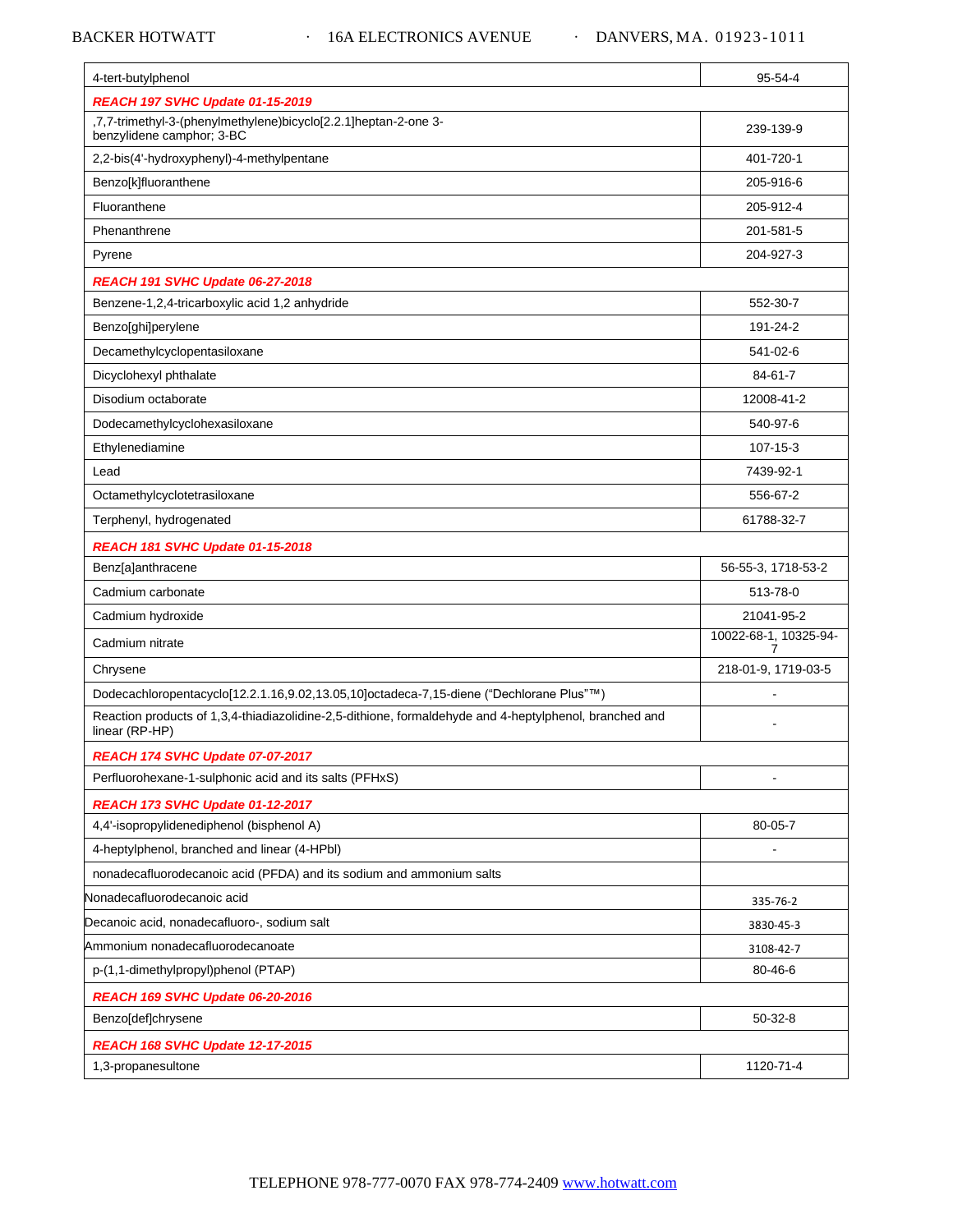Г

| <b>REACH SVHC Table</b><br>219 Substances - Updated July 8, 2021<br>Source: ECHA Website www.echa.europa.eu/candidate-list-table                                                                                                                                     |                            |
|----------------------------------------------------------------------------------------------------------------------------------------------------------------------------------------------------------------------------------------------------------------------|----------------------------|
| <b>Substance Name</b>                                                                                                                                                                                                                                                | <b>CAS Number</b>          |
| 2,4-di-tert-butyl-6-(5-chlorobenzotriazol-2-yl)phenol (UV-327)                                                                                                                                                                                                       | 3864-99-1                  |
| 2-(2H-benzotriazol-2-yl)-4-(tert-butyl)-6-(sec-butyl)phenol (UV-350)                                                                                                                                                                                                 | 36437-37-3                 |
| Nitrobenzene                                                                                                                                                                                                                                                         | 98-95-3                    |
| Perfluorononan-1-oic-acid and its sodium and ammonium salts                                                                                                                                                                                                          |                            |
| Ammonium salts of perfluorononan-1-oic-acid                                                                                                                                                                                                                          | 4149-60-4                  |
| Perfluorononan-1-oic-acid                                                                                                                                                                                                                                            | 375-95-1                   |
| Sodium salts of perfluorononan-1-oic-acid                                                                                                                                                                                                                            | 21049-39-8                 |
| <b>REACH 163 SVHC Update 06-15-2015</b>                                                                                                                                                                                                                              |                            |
| 1,2-benzenedicarboxylic acid, di-C6-10-alkyl esters or mixed decyl and hexyl and octyl diesters                                                                                                                                                                      |                            |
| 1,2-Benzenedicarboxylic acid, mixed decyl and hexyl and octyl diesters                                                                                                                                                                                               | 68648-93-1                 |
| 1,2-Benzenedicarboxylic acid, di-C6-10-alkyl esters                                                                                                                                                                                                                  | 68515-51-5                 |
| 5-sec-butyl-2-(2,4-dimethylcyclohex-3-en-1-yl)-5-methyl-1,3-dioxane [1], 5-sec-butyl-2-(4,6-<br>dimethylcyclohex-3-en-1-yl)-5-methyl-1,3-dioxane [2] covering any of the individual stereoisomers of [1]<br>and [2] or any combination thereof                       |                            |
| 5-sec-butyl-2-(4,6-dimethylcyclohex-3-en-1-yl)-5-methyl-1,3-dioxane                                                                                                                                                                                                  |                            |
| 5-sec-butyl-2-(2,4-dimethylcyclohex-3-en-1-yl)-5-methyl-1,3-dioxane                                                                                                                                                                                                  |                            |
| REACH 161 SVHC Update 12-17-2014                                                                                                                                                                                                                                     |                            |
| 2-(2H-benzotriazol-2-yl)-4,6-ditertpentylphenol (UV-328)                                                                                                                                                                                                             | 25973-55-1                 |
| 2-benzotriazol-2-yl-4,6-di-tert-butylphenol (UV-320)                                                                                                                                                                                                                 | 3846-71-7                  |
| 2-ethylhexyl 10-ethyl-4,4-dioctyl-7-oxo-8-oxa-3,5-dithia-4-stannatetradecanoate (DOTE)                                                                                                                                                                               | 15571-58-1                 |
| Cadmium fluoride                                                                                                                                                                                                                                                     | 7790-79-6                  |
| Cadmium sulphate                                                                                                                                                                                                                                                     | 10124-36-4, 31119-53-<br>6 |
| Reaction mass of 2-ethylhexyl 10-ethyl-4,4-dioctyl-7-oxo-8-oxa-3,5-dithia-4-stannatetradecanoate and 2-<br>ethylhexyl 10-ethyl-4-[[2-[(2-ethylhexyl)oxy]-2-oxoethyl]thio]-4-octyl-7-oxo-8-oxa-3,5-dithia-4-<br>stannatetradecanoate (reaction mass of DOTE and MOTE) |                            |
| REACH 155 SVHC Update 06-16-2014                                                                                                                                                                                                                                     |                            |
| 1,2-Benzenedicarboxylic acid, dihexylester, branched and linear                                                                                                                                                                                                      | 68515-50-4                 |
| Cadmium chloride                                                                                                                                                                                                                                                     | 10108-64-2                 |
| Sodium perborate, perboric acid, sodium salt                                                                                                                                                                                                                         |                            |
| Perboric acid, sodium salt                                                                                                                                                                                                                                           | 11138-47-9                 |
| Sodium perborate                                                                                                                                                                                                                                                     | 15120-21-5                 |
| Sodium peroxometaborate                                                                                                                                                                                                                                              | 7632-4-4.                  |
| REACH SVHC Update 12-16-2013                                                                                                                                                                                                                                         |                            |
| Cadmium sulphide                                                                                                                                                                                                                                                     | 1306-23-6                  |
| Dihexyl phthalate                                                                                                                                                                                                                                                    | 84-75-3                    |
| Disodium 3,3'-[[1,1'-biphenyl]-4,4'-diylbis(azo)]bis(4-aminonaphthalene-1-sulphonate) (C.I. Direct Red<br>28)                                                                                                                                                        | 573-58-0                   |
| Disodium 4-amino-3-[[4'-[(2,4-diaminophenyl)azo][1,1'-biphenyl]-4-yl]azo] -5-hydroxy-6-<br>(phenylazo)naphthalene-2,7-disulphonate (C.I. Direct Black 38)                                                                                                            | 1937-37-7                  |
| Imidazolidine-2-thione (2-imidazoline-2-thiol)                                                                                                                                                                                                                       | 96-45-7                    |
| Lead di(acetate)                                                                                                                                                                                                                                                     | 301-04-2                   |
| Trixylyl phosphate                                                                                                                                                                                                                                                   | 25155-23-1                 |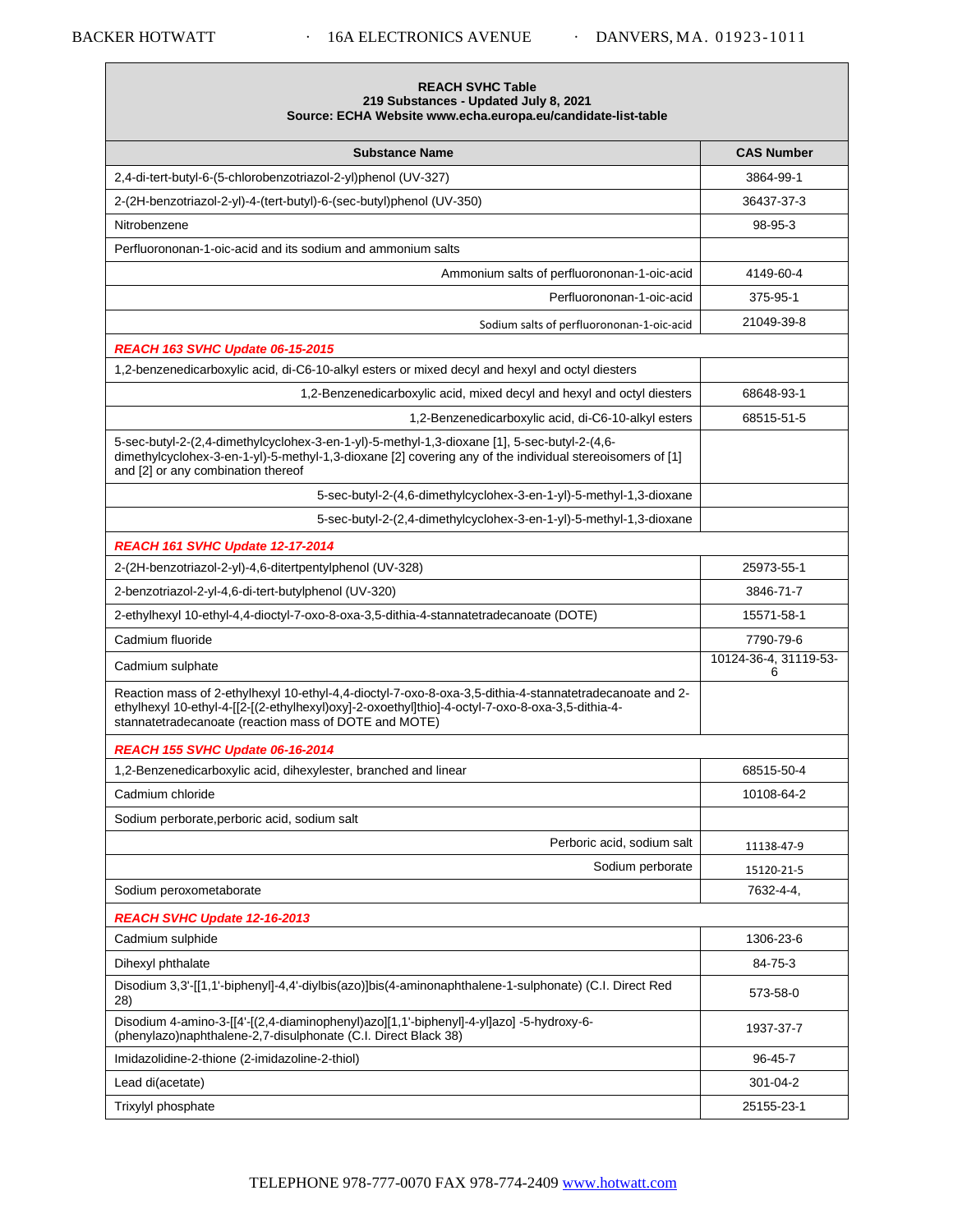| <b>REACH SVHC Table</b>                                      |
|--------------------------------------------------------------|
| 219 Substances - Updated July 8, 2021                        |
| Source: ECHA Website www.echa.europa.eu/candidate-list-table |

| <b>Substance Name</b>                                                                                                                                                                                                                                                                                                                      | <b>CAS Number</b> |
|--------------------------------------------------------------------------------------------------------------------------------------------------------------------------------------------------------------------------------------------------------------------------------------------------------------------------------------------|-------------------|
| REACH SVHC Update 06-20-2013                                                                                                                                                                                                                                                                                                               |                   |
| 4-Nonylphenol, branched and linear, ethoxylated substances with a linear and/or branched alkyl chain<br>with a carbon number of 9 covalently bound in position 4 to phenol, ethoxylated covering UVCB- and<br>well-defined substances, polymers and homologues, which include any of the individual isomers and/or<br>combinations thereof |                   |
| Ammonium pentadecafluorooctanoate (APFO)                                                                                                                                                                                                                                                                                                   | 3825-26-1         |
| Cadmium                                                                                                                                                                                                                                                                                                                                    | 7440-43-9         |
| Cadmium oxide                                                                                                                                                                                                                                                                                                                              | 1306-19-0         |
| Dipentyl phthalate (DPP)                                                                                                                                                                                                                                                                                                                   | 131-18-0          |
| Pentadecafluorooctanoic acid (PFOA)                                                                                                                                                                                                                                                                                                        | 335-67-1          |
| REACH SVHC Update 12-19-2012                                                                                                                                                                                                                                                                                                               |                   |
| 1,2-Benzenedicarboxylic acid, dipentylester, branched and linear                                                                                                                                                                                                                                                                           | 84777-06-0        |
| 1,2-Diethoxyethane                                                                                                                                                                                                                                                                                                                         | 629-14-1          |
| 1-bromopropane (n-propyl bromide)                                                                                                                                                                                                                                                                                                          | 106-94-5          |
| 3-ethyl-2-methyl-2-(3-methylbutyl)-1,3-oxazolidine                                                                                                                                                                                                                                                                                         | 143860-04-2       |
| 4,4'-methylenedi-o-toluidine                                                                                                                                                                                                                                                                                                               | 838-88-0          |
| 4,4'-oxydianiline and its salts                                                                                                                                                                                                                                                                                                            |                   |
| 4,4'-oxydianiline                                                                                                                                                                                                                                                                                                                          | 101-80-4          |
| 4-(1,1,3,3-tetramethylbutyl)phenol, ethoxylated [covering well-defined substances and UVCB<br>substances, polymers and homologues]                                                                                                                                                                                                         |                   |
| 4-Aminoazobenzene                                                                                                                                                                                                                                                                                                                          | 60-09-3           |
| 4-methyl-m-phenylenediamine (toluene-2,4-diamine)                                                                                                                                                                                                                                                                                          | 95-80-7           |
| 4-Nonylphenol, branched and linear [substances with a linear and/or branched alkyl chain with a carbon<br>number of 9 covalently bound in position 4 to phenol, covering also UVCB- and well-defined substances<br>which include any of the individual isomers or a combination thereof]                                                   |                   |
| 6-methoxy-m-toluidine (p-cresidine)                                                                                                                                                                                                                                                                                                        | 120-71-8          |
| [Phthalato(2-)]dioxotrilead                                                                                                                                                                                                                                                                                                                | 69011-06-9        |
| Acetic acid, lead salt, basic                                                                                                                                                                                                                                                                                                              | 51404-69-4        |
| Biphenyl-4-ylamine                                                                                                                                                                                                                                                                                                                         | $92 - 67 - 1$     |
| Bis(pentabromophenyl) ether (decabromodiphenyl ether) (DecaBDE)                                                                                                                                                                                                                                                                            | 1163-19-5         |
| Cyclohexane-1,2-dicarboxylic anhydride all possible combinations of the cis- and trans-isomers                                                                                                                                                                                                                                             |                   |
| Cyclohexane-1,2-dicarboxylic anhydride                                                                                                                                                                                                                                                                                                     | 85-42-7           |
| trans-cyclohexane-1,2-dicarboxylic anhydride                                                                                                                                                                                                                                                                                               | 14166-21-3        |
| cis-cyclohexane-1,2-dicarboxylic anhydride                                                                                                                                                                                                                                                                                                 | 13149-00-3        |
| Diazene-1,2-dicarboxamide (C,C'-azodi(formamide)) (ADCA)                                                                                                                                                                                                                                                                                   | 123-77-3          |
| Dibutyltin dichloride (DBTC)                                                                                                                                                                                                                                                                                                               | 683-18-1          |
| Diethyl sulphate                                                                                                                                                                                                                                                                                                                           | 64-67-5           |
| Diisopentyl phthalate                                                                                                                                                                                                                                                                                                                      | 605-50-5          |
| Dimethyl sulphate                                                                                                                                                                                                                                                                                                                          | 77-78-1           |
| Dinoseb (6-sec-butyl-2,4-dinitrophenol)                                                                                                                                                                                                                                                                                                    | 88-85-7           |
| Dioxobis(stearato)trilead                                                                                                                                                                                                                                                                                                                  | 12578-12-0        |
| Fatty acids, C16-18, lead salts                                                                                                                                                                                                                                                                                                            | 91031-62-8        |
| Furan                                                                                                                                                                                                                                                                                                                                      | 110-00-9          |
| Henicosafluoroundecanoic acid                                                                                                                                                                                                                                                                                                              | 2058-94-8         |

TELEPHONE 978-777-0070 FAX 978-774-2409 [www.hotwatt.com](http://www.hotwatt.com/)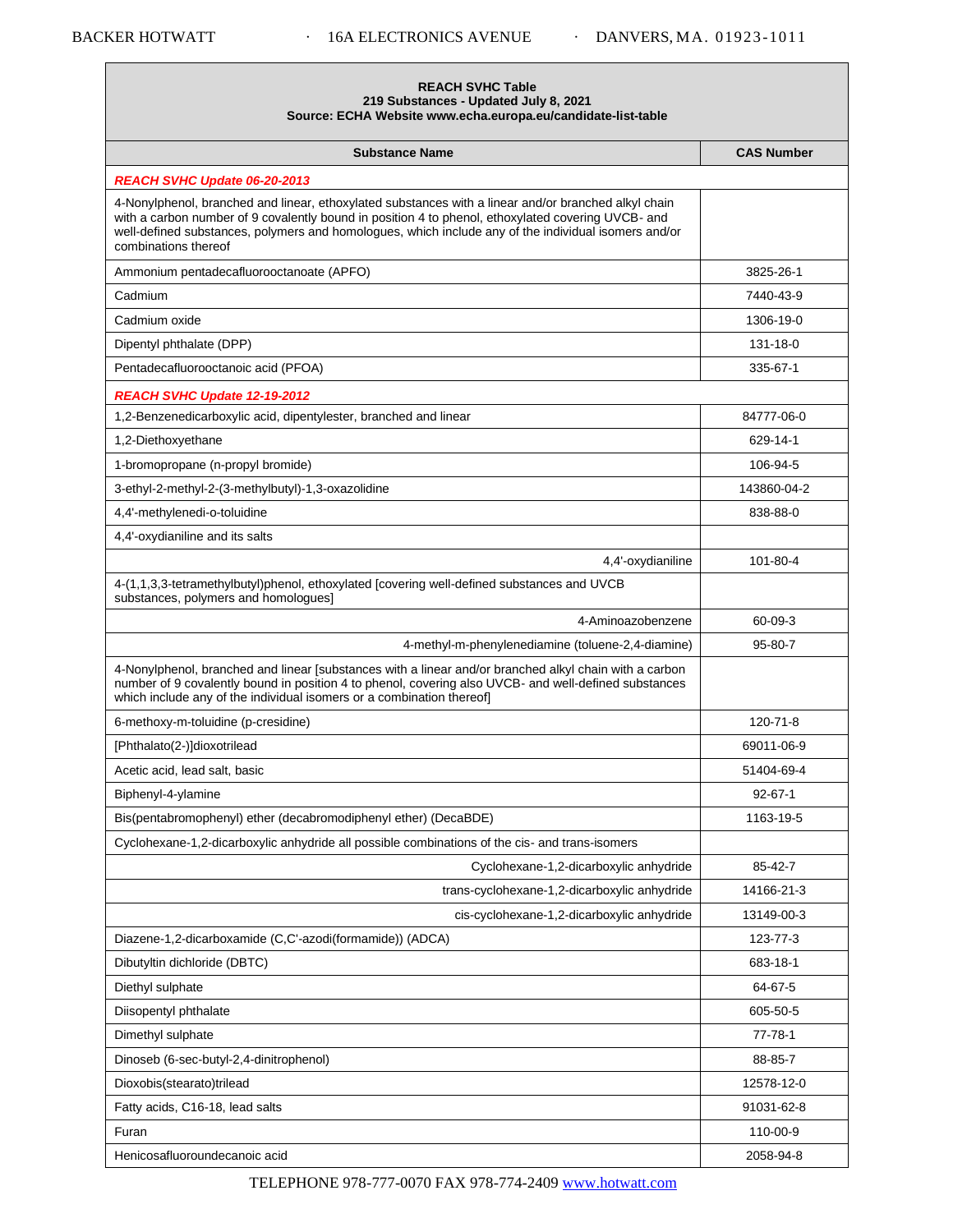## **REACH SVHC Table 219 Substances - Updated July 8, 2021 Source: ECHA Websit[e www.echa.europa.eu/candidate-list-table](http://www.echa.europa.eu/candidate-list-table)**

| <b>Substance Name</b>                                                                                                                                                                                                                                                                                                                     | <b>CAS Number</b> |
|-------------------------------------------------------------------------------------------------------------------------------------------------------------------------------------------------------------------------------------------------------------------------------------------------------------------------------------------|-------------------|
| Heptacosafluorotetradecanoic acid                                                                                                                                                                                                                                                                                                         | 376-06-7          |
| Hexahydromethylphthalic anhydride including cis- and trans-stereo isomeric forms and all possible<br>combinations of the isomers                                                                                                                                                                                                          |                   |
| Hexahydro-4-methylphthalic anhydride                                                                                                                                                                                                                                                                                                      | 19438-60-9        |
| Hexahydro-3-methylphthalic anhydride                                                                                                                                                                                                                                                                                                      | 57110-29-9        |
| Hexahydro-1-methylphthalic anhydride                                                                                                                                                                                                                                                                                                      | 48122-14-1        |
| Hexahydromethylphthalic anhydride                                                                                                                                                                                                                                                                                                         | 25550-51-0        |
| Lead bis(tetrafluoroborate)                                                                                                                                                                                                                                                                                                               | 13814-96-5        |
| Lead cyanamidate                                                                                                                                                                                                                                                                                                                          | 20837-86-9        |
| Lead dinitrate                                                                                                                                                                                                                                                                                                                            | 10099-74-8        |
| Lead monoxide (lead oxide)                                                                                                                                                                                                                                                                                                                | 1317-36-8         |
| Lead oxide sulfate                                                                                                                                                                                                                                                                                                                        | 12036-76-9        |
| Lead titanium trioxide                                                                                                                                                                                                                                                                                                                    | 12060-00-3        |
| Lead titanium zirconium oxide                                                                                                                                                                                                                                                                                                             | 12626-81-2        |
| Methoxyacetic acid                                                                                                                                                                                                                                                                                                                        | 625-45-6          |
| Methyloxirane (Propylene oxide)                                                                                                                                                                                                                                                                                                           | 75-56-9           |
| N,N-dimethylformamide                                                                                                                                                                                                                                                                                                                     | 68-12-2           |
| N-methylacetamide                                                                                                                                                                                                                                                                                                                         | 79-16-3           |
| N-pentyl-isopentylphthalate                                                                                                                                                                                                                                                                                                               | 776297-69-9       |
| o-aminoazotoluene                                                                                                                                                                                                                                                                                                                         | 97-56-3           |
| o-Toluidine                                                                                                                                                                                                                                                                                                                               | 95-53-4           |
| Orange lead (lead tetroxide)                                                                                                                                                                                                                                                                                                              | 1314-41-6         |
| Pentacosafluorotridecanoic acid                                                                                                                                                                                                                                                                                                           | 72629-94-8        |
| Pentalead tetraoxide sulphate                                                                                                                                                                                                                                                                                                             | 12065-90-6        |
| Pyrochlore, antimony lead yellow                                                                                                                                                                                                                                                                                                          | 8012-00-8         |
| Silicic acid (H2Si2O5), barium salt (1:1), lead-doped with lead (Pb) content above the applicable generic<br>concentration limit for 'toxicity for reproduction' Repr. 1A (CLP) or category 1 (DSD), the substance is a<br>member of the group entry of lead compounds, with index number 082-001-00-6 in Regulation (EC) No<br>1272/2008 | 68784-75-8        |
| Silicic acid, lead salt                                                                                                                                                                                                                                                                                                                   | 11120-22-2        |
| Sulfurous acid, lead salt, dibasic                                                                                                                                                                                                                                                                                                        | 62229-08-7        |
| Tetraethyllead                                                                                                                                                                                                                                                                                                                            | 78-00-2           |
| Tetralead trioxide sulphate                                                                                                                                                                                                                                                                                                               | 12202-17-4        |
| Tricosafluorododecanoic acid                                                                                                                                                                                                                                                                                                              | 307-55-1          |
| Trilead bis(carbonate) dihydroxide                                                                                                                                                                                                                                                                                                        | 1319-46-6         |
| Trilead dioxide phosphonate                                                                                                                                                                                                                                                                                                               | 12141-20-7        |
| REACH SVHC Update 06-18-2012                                                                                                                                                                                                                                                                                                              |                   |
| 1,2-bis(2-methoxyethoxy)ethane (TEGDME,triglyme)                                                                                                                                                                                                                                                                                          | 112-49-2          |
| 1,2-dimethoxyethane, ethylene glycol dimethyl ether (EGDME)                                                                                                                                                                                                                                                                               | 110-71-4          |
| 1,3,5-Tris(oxiran-2-ylmethyl)-1,3,5-triazinane-2,4,6-trione (TGIC)                                                                                                                                                                                                                                                                        | 2451-62-9         |
| 1,3,5-tris[(2S and 2R)-2,3-epoxypropyl]-1,3,5-triazine-2,4,6-(1H,3H,5H)-trione (β-TGIC)                                                                                                                                                                                                                                                   | 59653-74-6        |
| 4,4'-bis(dimethylamino)-4"-(methylamino)trityl alcohol [with ≥ 0.1% of Michler's ketone (EC No. 202-027-<br>5) or Michler's base (EC No. 202-959-2)]                                                                                                                                                                                      | $561 - 41 - 1$    |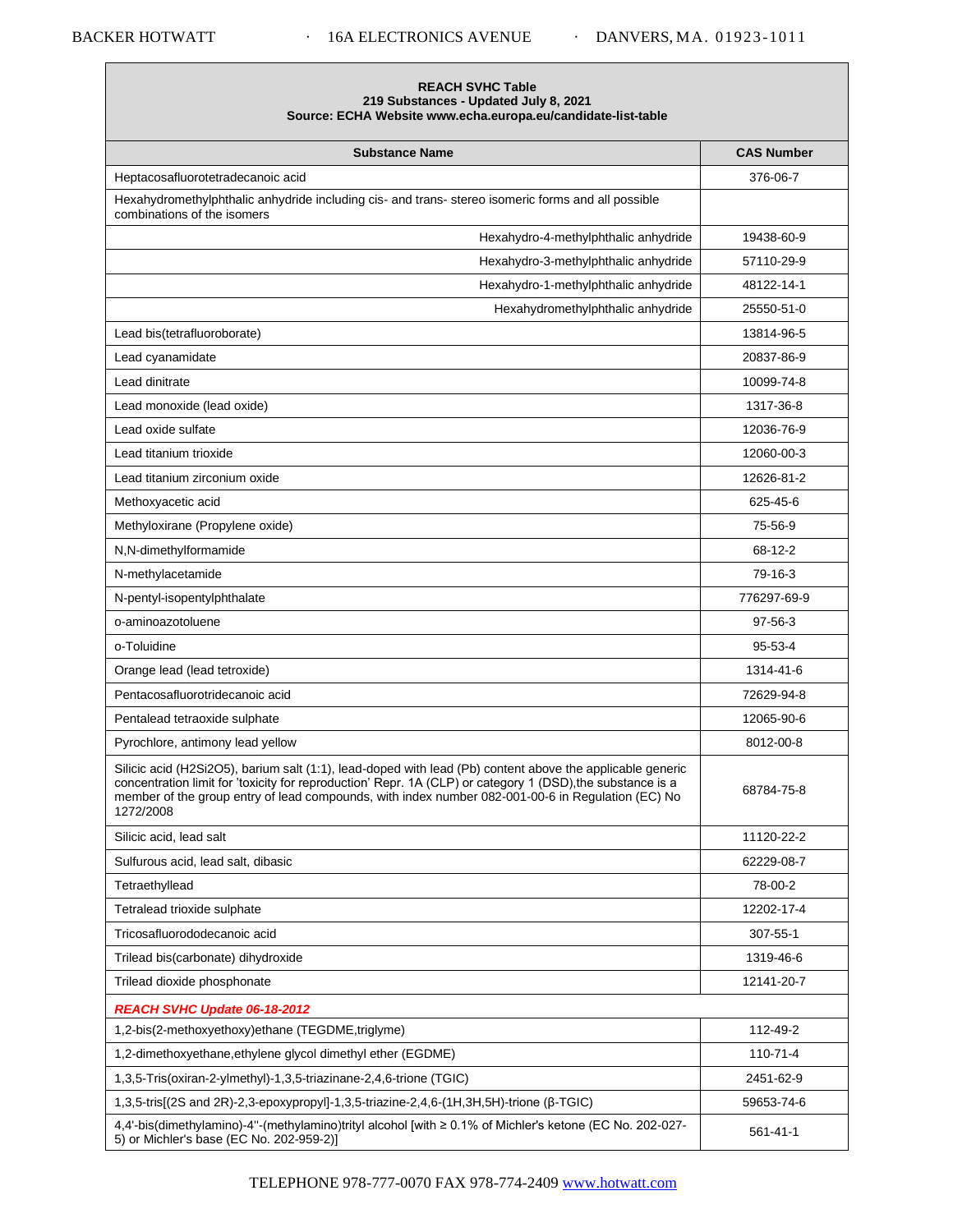| <b>REACH SVHC Table</b><br>219 Substances - Updated July 8, 2021<br>Source: ECHA Website www.echa.europa.eu/candidate-list-table                                                                                                                                                                                                                                                                                                                                                                                                                                                                                                                                                                                                             |                   |
|----------------------------------------------------------------------------------------------------------------------------------------------------------------------------------------------------------------------------------------------------------------------------------------------------------------------------------------------------------------------------------------------------------------------------------------------------------------------------------------------------------------------------------------------------------------------------------------------------------------------------------------------------------------------------------------------------------------------------------------------|-------------------|
| <b>Substance Name</b>                                                                                                                                                                                                                                                                                                                                                                                                                                                                                                                                                                                                                                                                                                                        | <b>CAS Number</b> |
| 4.4'-bis(dimethylamino)benzophenone (Michler's ketone)                                                                                                                                                                                                                                                                                                                                                                                                                                                                                                                                                                                                                                                                                       | 90-94-8           |
| [4-[4,4'-bis(dimethylamino) benzhydrylidene]cyclohexa-2,5-dien-1-ylidene]dimethylammonium chloride<br>(C.I. Basic Violet 3) [with ≥ 0.1% of Michler's ketone (EC No. 202-027-5) or Michler's base (EC No. 202-<br>$959-2$ ]                                                                                                                                                                                                                                                                                                                                                                                                                                                                                                                  | 548-62-9          |
| [4-[[4-anilino-1-naphthyl][4-(dimethylamino)phenyl]methylene]cyclohexa-2,5-dien-1-ylidene]<br>dimethylammonium chloride (C.I. Basic Blue 26) [with ≥ 0.1% of Michler's ketone (EC No. 202-027-5) or<br>Michler's base (EC No. 202-959-2)]                                                                                                                                                                                                                                                                                                                                                                                                                                                                                                    | 2580-56-5         |
| Diboron trioxide                                                                                                                                                                                                                                                                                                                                                                                                                                                                                                                                                                                                                                                                                                                             | 1303-86-2         |
| Formamide                                                                                                                                                                                                                                                                                                                                                                                                                                                                                                                                                                                                                                                                                                                                    | 75-12-7           |
| Lead(II) bis(methanesulfonate)                                                                                                                                                                                                                                                                                                                                                                                                                                                                                                                                                                                                                                                                                                               | 17570-76-2        |
| N,N,N',N'-tetramethyl-4,4'-methylenedianiline (Michler's base)                                                                                                                                                                                                                                                                                                                                                                                                                                                                                                                                                                                                                                                                               | $101 - 61 - 1$    |
| α,α-Bis[4-(dimethylamino)phenyl]-4 (phenylamino)naphthalene-1-methanol (C.I. Solvent Blue 4) [with ≥<br>0.1% of Michler's ketone (EC No. 202-027-5) or Michler's base (EC No. 202-959-2)]                                                                                                                                                                                                                                                                                                                                                                                                                                                                                                                                                    | 6786-83-0         |
| REACH SVHC Update 12-19-2011                                                                                                                                                                                                                                                                                                                                                                                                                                                                                                                                                                                                                                                                                                                 |                   |
| 1,2-Dichloroethane                                                                                                                                                                                                                                                                                                                                                                                                                                                                                                                                                                                                                                                                                                                           | 107-06-2          |
| 2,2'-dichloro-4,4'-methylenedianiline                                                                                                                                                                                                                                                                                                                                                                                                                                                                                                                                                                                                                                                                                                        | $101 - 14 - 4$    |
| 2-Methoxyaniline, o-Anisidine                                                                                                                                                                                                                                                                                                                                                                                                                                                                                                                                                                                                                                                                                                                | $90 - 04 - 0$     |
| 4-(1,1,3,3-tetramethylbutyl)phenol                                                                                                                                                                                                                                                                                                                                                                                                                                                                                                                                                                                                                                                                                                           | 140-66-9          |
| Aluminosilicate Refractory Ceramic Fibres are fibres covered by index number 650-017-00-8 in Annex<br>VI, part 3, table 3.1 of Regulation (EC) No 1272/2008 of the European Parliament and of the Council of<br>16 December 2008 on classification, labelling and packaging of substances and mixtures, and fulfil the<br>three following conditions: a) oxides of aluminium and silicon are the main components present (in the<br>fibres) within variable concentration ranges b) fibres have a length weighted geometric mean diameter<br>less two standard geometric errors of 6 or less micrometres ( $\mu$ m) c) alkaline oxide and alkali earth oxide<br>(Na2O+K2O+CaO+MgO+BaO) content less or equal to 18% by weight                |                   |
| Arsenic acid                                                                                                                                                                                                                                                                                                                                                                                                                                                                                                                                                                                                                                                                                                                                 | 7778-39-4         |
| Bis(2-methoxyethyl) ether                                                                                                                                                                                                                                                                                                                                                                                                                                                                                                                                                                                                                                                                                                                    | 111-96-6          |
| Bis(2-methoxyethyl) phthalate                                                                                                                                                                                                                                                                                                                                                                                                                                                                                                                                                                                                                                                                                                                | 117-82-8          |
| Calcium arsenate                                                                                                                                                                                                                                                                                                                                                                                                                                                                                                                                                                                                                                                                                                                             | 7778-44-1         |
| Dichromium tris(chromate)                                                                                                                                                                                                                                                                                                                                                                                                                                                                                                                                                                                                                                                                                                                    | 24613-89-6        |
| Formaldehyde, oligomeric reaction products with aniline                                                                                                                                                                                                                                                                                                                                                                                                                                                                                                                                                                                                                                                                                      | 25214-70-4        |
| Lead diazide, Lead azide                                                                                                                                                                                                                                                                                                                                                                                                                                                                                                                                                                                                                                                                                                                     | 13424-46-9        |
| Lead dipicrate                                                                                                                                                                                                                                                                                                                                                                                                                                                                                                                                                                                                                                                                                                                               | 6477-64-1         |
| Lead styphnate                                                                                                                                                                                                                                                                                                                                                                                                                                                                                                                                                                                                                                                                                                                               | 15245-44-0        |
| N,N-dimethylacetamide                                                                                                                                                                                                                                                                                                                                                                                                                                                                                                                                                                                                                                                                                                                        | 127-19-5          |
| Pentazinc chromate octahydroxide                                                                                                                                                                                                                                                                                                                                                                                                                                                                                                                                                                                                                                                                                                             | 49663-84-5        |
| Phenolphthalein                                                                                                                                                                                                                                                                                                                                                                                                                                                                                                                                                                                                                                                                                                                              | 77-09-8           |
| Potassium hydroxyoctaoxodizincatedichromate                                                                                                                                                                                                                                                                                                                                                                                                                                                                                                                                                                                                                                                                                                  | 11103-86-9        |
| Trilead diarsenate                                                                                                                                                                                                                                                                                                                                                                                                                                                                                                                                                                                                                                                                                                                           | 3687-31-8         |
| Zirconia Aluminosilicate Refractory Ceramic Fibres are fibres covered by index number 650-017-00-8 in<br>Annex VI, part 3, table 3.1 of Regulation (EC) No 1272/2008 of the European Parliament and of the<br>Council of 16 December 2008 on classification, labelling and packaging of substances and mixtures, and<br>fulfil the three following conditions: a) oxides of aluminium, silicon and zirconium are the main<br>components present (in the fibres) within variable concentration ranges b) fibres have a length weighted<br>geometric mean diameter less two standard geometric errors of 6 or less micrometres (µm). c) alkaline<br>oxide and alkali earth oxide (Na2O+K2O+CaO+MgO+BaO) content less or equal to 18% by weight |                   |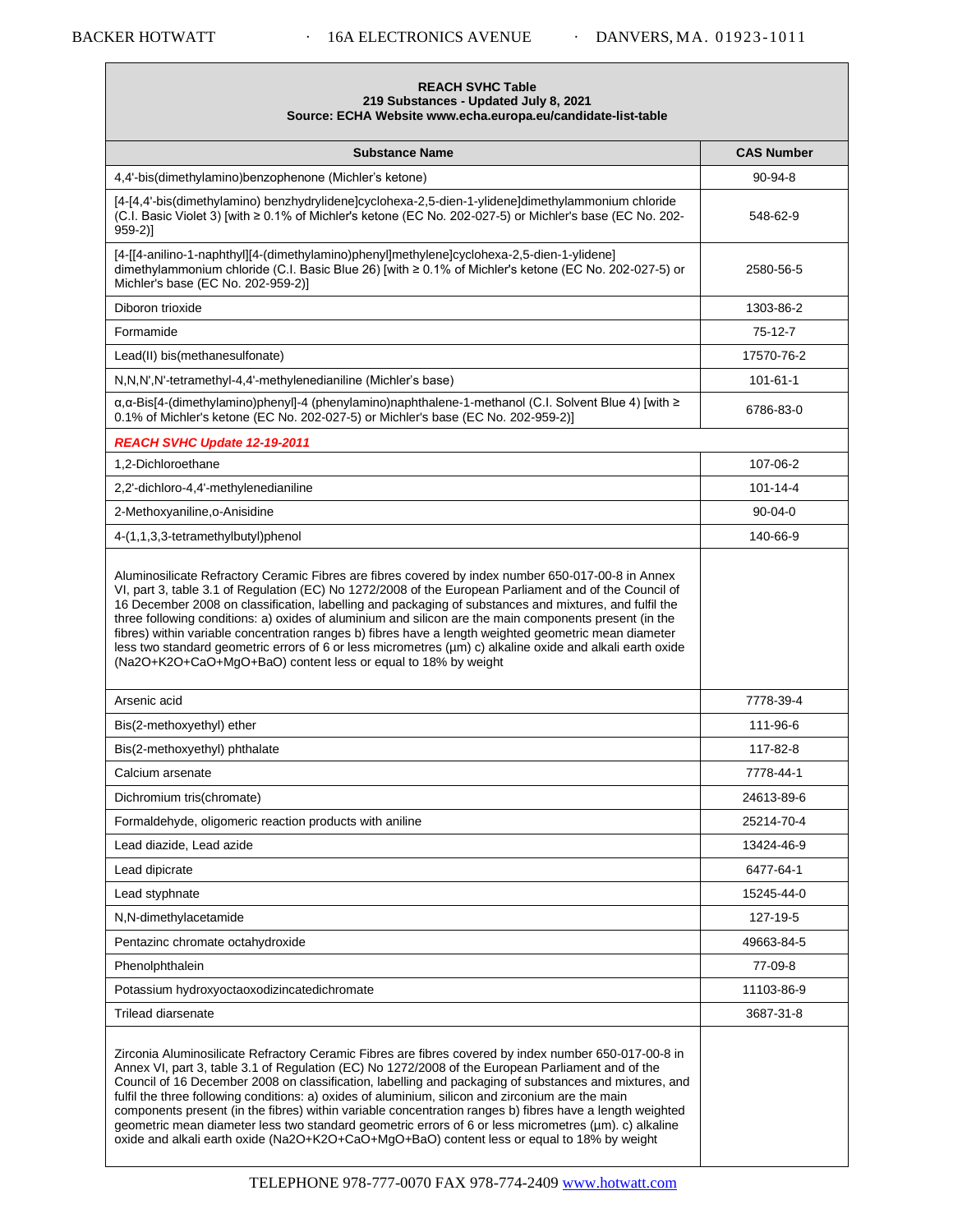Г

| 219 Substances - Updated July 8, 2021<br>Source: ECHA Website www.echa.europa.eu/candidate-list-table                                                                              |                                     |
|------------------------------------------------------------------------------------------------------------------------------------------------------------------------------------|-------------------------------------|
| <b>Substance Name</b>                                                                                                                                                              | <b>CAS Number</b>                   |
| REACH SVHC Update 06-20-2011                                                                                                                                                       |                                     |
| 1,2,3-trichloropropane                                                                                                                                                             | $96 - 18 - 4$                       |
| 1,2-Benzenedicarboxylic acid, di-C6-8-branched alkyl esters, C7-rich                                                                                                               | 71888-89-6                          |
| 1,2-Benzenedicarboxylic acid, di-C7-11-branched and linear alkyl esters                                                                                                            | 68515-42-4                          |
| 1-Methyl-2-pyrrolidone (NMP)                                                                                                                                                       | 872-50-4                            |
| 2-Ethoxyethyl acetate                                                                                                                                                              | 111-15-9                            |
| Hydrazine                                                                                                                                                                          | 302-01-2, 7803-57-8                 |
| Strontium chromate                                                                                                                                                                 | 7789-6-2.                           |
| REACH SVHC Update 12-15-2010                                                                                                                                                       |                                     |
| 2-Ethoxyethanol                                                                                                                                                                    | 110-80-5                            |
| 2-Methoxyethanol                                                                                                                                                                   | 109-86-4                            |
| Acids generated from chromium trioxide and their oligomers. Names of the acids and their oligomers:<br>Chromic acid, Dichromic acid, Oligomers of chromic acid and dichromic acid. | 7738-94-5, 13530-68-2               |
| Chromic acid                                                                                                                                                                       | 13530-68-2                          |
| Dichromic acid                                                                                                                                                                     | 7738-94-5                           |
| Oligomers of chromic acid and dichromic acid                                                                                                                                       |                                     |
| Chromium trioxide                                                                                                                                                                  | 1333-82-0                           |
| Cobalt(II) carbonate                                                                                                                                                               | 513-79-1                            |
| Cobalt(II) diacetate                                                                                                                                                               | 71-48-7                             |
| Cobalt(II) dinitrate                                                                                                                                                               | 10141-05-6                          |
| Cobalt(II) sulphate                                                                                                                                                                | 10124-43-3                          |
| REACH SVHC Update 06-18-2010                                                                                                                                                       |                                     |
| Ammonium dichromate                                                                                                                                                                | 7789-9-5.                           |
| Boric acid                                                                                                                                                                         |                                     |
| Boric acid, crude natural                                                                                                                                                          | 11113-50-1                          |
| Boric acid                                                                                                                                                                         | 10043-35-3                          |
| Disodium tetraborate, anhydrous                                                                                                                                                    | 1303-96-4, 1330-43-4,<br>12179-04-3 |
| Potassium chromate                                                                                                                                                                 | 7789-00-6                           |
| Potassium dichromate                                                                                                                                                               | 7778-50-9                           |
| Sodium chromate                                                                                                                                                                    | 7775-11-3,                          |
| Tetraboron disodium heptaoxide, hydrate                                                                                                                                            | 12267-73-1                          |
| Trichloroethylene                                                                                                                                                                  | 79-01-6                             |
| Acrylamide                                                                                                                                                                         | 79-06-1                             |
| REACH SVHC Update 01-13-2010                                                                                                                                                       |                                     |
| 2,4-Dinitrotoluene                                                                                                                                                                 | 121-14-2                            |
| Anthracene oil                                                                                                                                                                     | 90640-80-5                          |
| Anthracene oil, anthracene paste                                                                                                                                                   | 90640-81-6                          |
| Anthracene oil, anthracene paste, anthracene fraction                                                                                                                              | 91995-15-2                          |
| Anthracene oil, anthracene paste, distn. lights                                                                                                                                    | 91995-17-4                          |
| Anthracene oil, anthracene-low                                                                                                                                                     | 90640-82-7                          |
| Diisobutyl phthalate                                                                                                                                                               | 84-69-5                             |